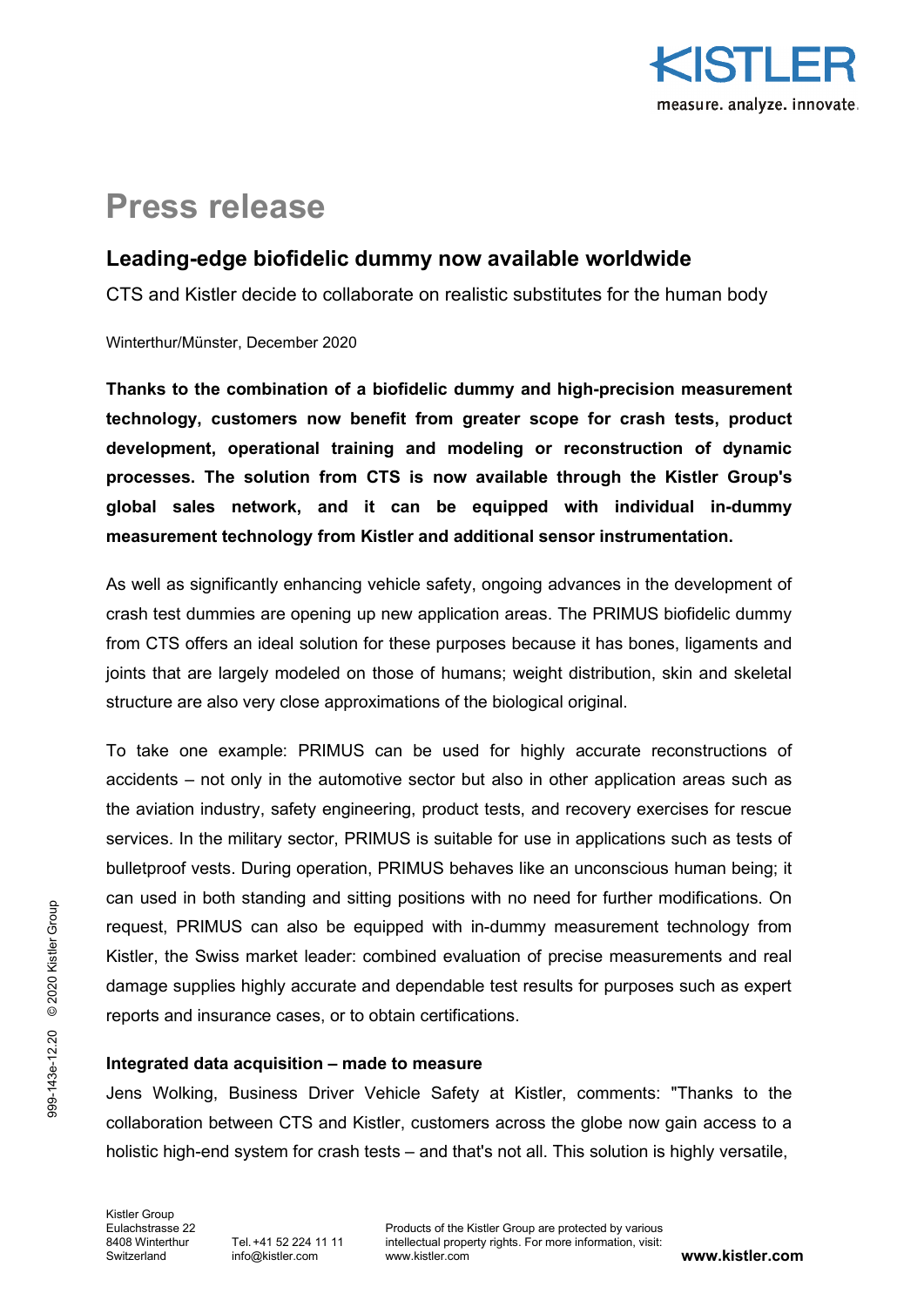

and it meets the most demanding requirements." Digital sensor technology from Kistler is fully integrated into PRIMUS to allow autonomous data acquisition without influencing the dummy. Implementation is efficient, with just one cable for the data logger that is installed in the chest area.

PRIMUS was developed by CTS in cooperation with the Dresden University of Applied Sciences. The developers focused particular attention on the structural design and the materials used in order to reproduce the effects of shock and pressure loads on the human body as realistically as possible. CTS operates its own in-house production facility at Münster in the Westphalia region of Germany, so each dummy can be individually equipped and flexibly adapted to customers' requirements: for example, individually designed measurement technology can be supplied, sections of tissue and bone can be specially adapted, and other functions can also be customized.

### **Customized design to suit the purpose of use**

Dr. Mirko Dobberstein, Managing Director of CTS, sums up: "Our collaboration with Kistler gives us the opportunity to market our biofidelic dummy throughout the world – and it also opens the way for us to develop new applications. Flexibility in the production of the dummies and also in equipping them with high-end measurement technology means that we can offer custom solutions to meet the very highest standards – adding up to an enormous step forward in the field of crash testing and even beyond!"

#### **Image material (please name Kistler/CTS as picture source)**



The team that spearheaded the development of the PRIMUS biofidelic dummy (left to right): Dr. Mirko Dobberstein (Managing Director, CTS), Peter Schimmelpfennig (Managing Partner, CTS), Prof. Lars Hannawald (Dresden University of Applied Sciences) and Jens Wolking (Business Driver Vehicle Safety, Kistler).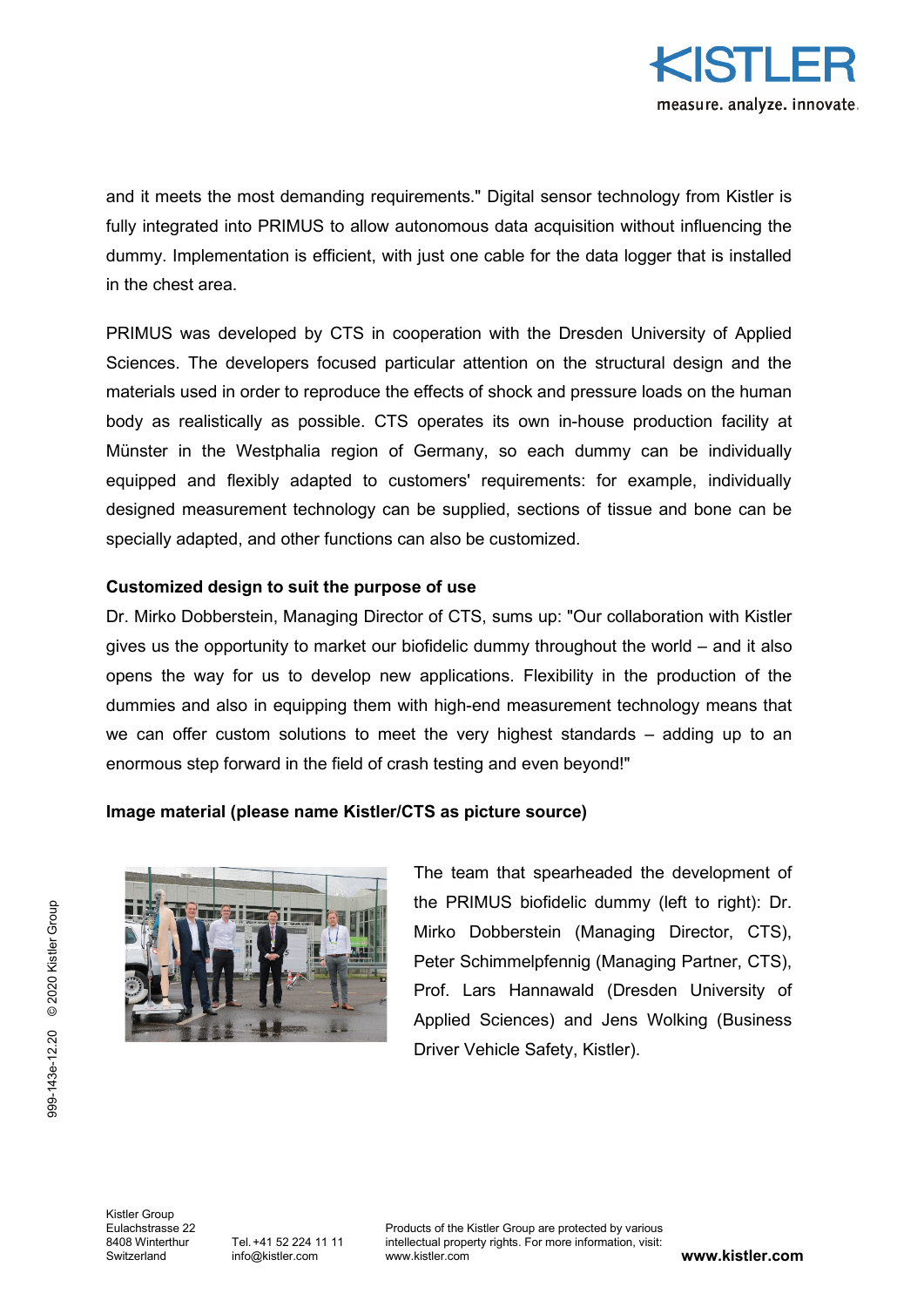



PRIMUS features degrees of freedom of movement modeled on human movability. Sitting, standing and twisted body postures can also be implemented.



Bone substitute material imitates the mechanical properties of human bones (e.g. breaking strength). Soft tissue replacement material is also similar to human tissue (e.g. hysteresis). Tendons and cruciate ligaments in knee and arm joints correspond to human strength levels.



Positions for the in-dummy sensors from Kistler include the head, chest area and hip. A LAN cable allows readout from the data logger positioned in the chest area.

#### **Media contact for Kistler**

Dr. Denis Marschel Divisional Marketing Manager ART Tel.: +41 52 2241 859 Email: denis.marschel@kistler.com

#### **About the Kistler Group**

Kistler is the global market leader for dynamic pressure, force, torque and acceleration measurement technology. Cuttingedge technologies provide the basis for Kistler's modular solutions. Customers in industry and scientific research benefit from Kistler's experience as a development partner, enabling them to optimize their products and processes so as to secure sustainable competitive edge. Unique sensor technology from this owner-managed Swiss corporation helps to shape future innovations not only in automotive development and industrial automation but also in many newly emerging sectors. Drawing on our extensive application expertise, and always with an absolute commitment to quality, Kistler plays a key part in the ongoing development of the latest megatrends. The focus is on issues such as electrified drive technology, autonomous

Kistler Group<br>Eulachstrasse 22

[info@kistler.com](mailto:info@kistler.com)

Eulachstrasse 22 Froducts of the Kistler Group are protected by various<br>
8408 Winterthur Tel. +41 52 224 11 11 intellectual property rights. For more information, visit: 8408 Winterthur Tel. +41 52 224 11 11 intellectual property rights. For more information, visit:<br>Switzerland info@kistler com www.kistler.com